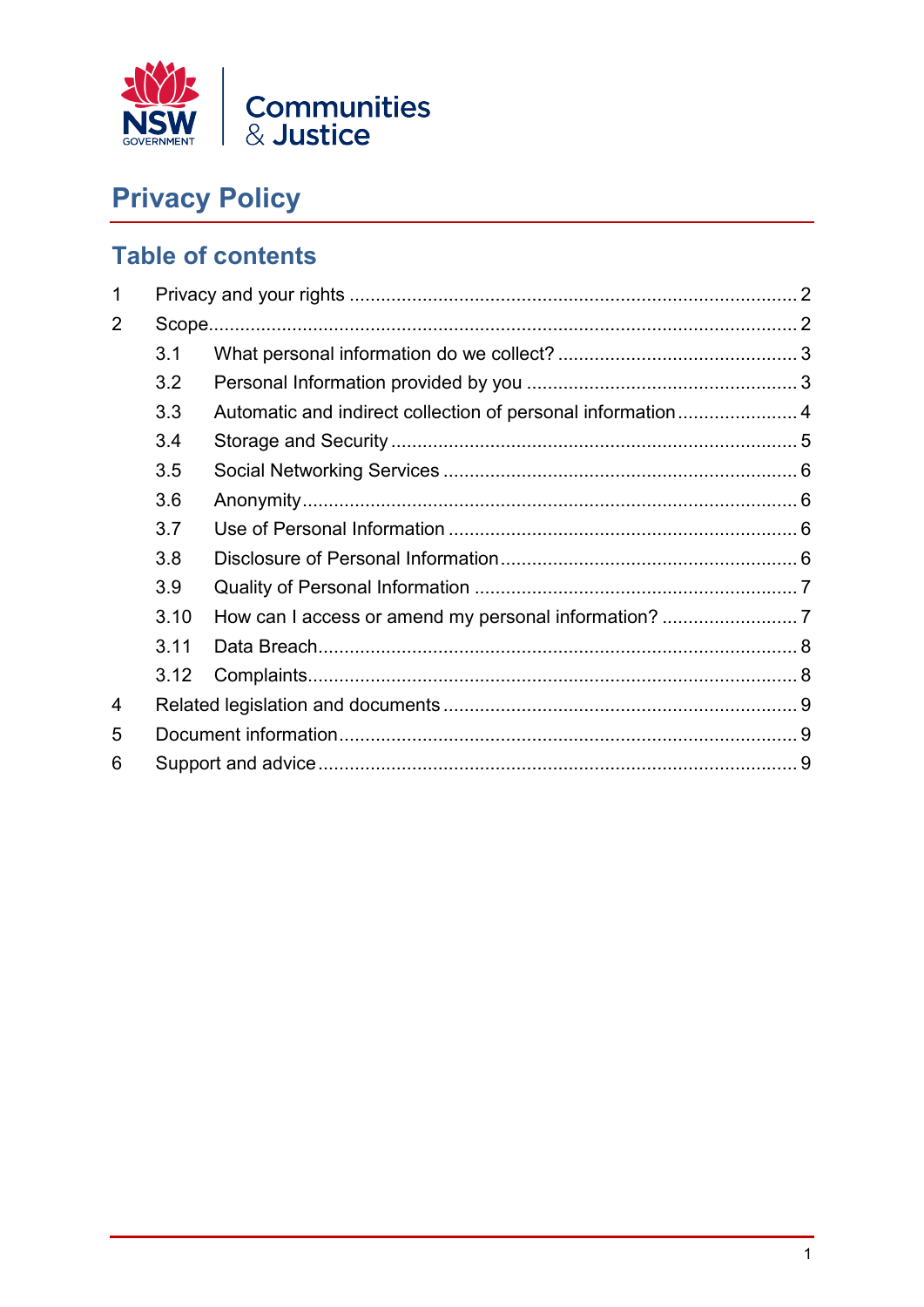## <span id="page-1-0"></span>**1 Privacy and your rights**

Our customers are entitled to expect that we will treat any information provided by a customer within the terms of relevant privacy responsibilities. For information about how the Department of Communities and Justice deals with the personal information of its customers, please visit the [Privacy Management Plan.](https://www.dcj.nsw.gov.au/statements/privacy/privacy-management-plan.html) For information about your right to privacy and the Privacy and Personal Information Protection Act, please visit the website of the [Privacy Commissioner.](http://www.ipc.nsw.gov.au/)

The Department's website, along with its subsites, has developed a general privacy policy which is adhered to by all business units.

## <span id="page-1-1"></span>**2 Scope**

This Privacy Policy outlines the personal information handling practices of the Department of Communities and Justice (the Department). It also describes how the Department deals with personal information and other data collected. The Department's Privacy Policy provides a framework outlining how the Department manages personal and health information. We are committed to responsibly and properly managing the personal information we collect and protecting the privacy of our stakeholders, staff and members of the public.

The *Privacy and Personal Information Protection Act 1998* (PPIP Act) and the *Health Records and Information Privacy Act 2002* (HRIP Act) applies to NSW public sector agencies including local councils and universities.

The specific legal obligations of the Department when collecting and handling your personal information are outlined in the [PPIP Act and the HRIP Act, the Codes of](https://www.ipc.nsw.gov.au/privacy-laws)  [Practice and Privacy Regulations.](https://www.ipc.nsw.gov.au/privacy-laws)

## **3 What is Personal Information?**

Personal Information is defined in the PPIP Act as information or an opinion about an individual whose identity is apparent or can reasonably be ascertained from that information or opinion. Personal Information includes, for example, names, addresses, telephone numbers, email addresses, dates of birth and passport numbers.

Under the PPIP Act / HRIP Act some of the types of information about an individual that are not considered personal information, include:

- when it relates to a person who has been dead for more than 30 years:
- when it is contained in a publicly available publication;
- information arising out of a Royal Commission or Special Commission of Inquiry;
- information contained in Cabinet documents; or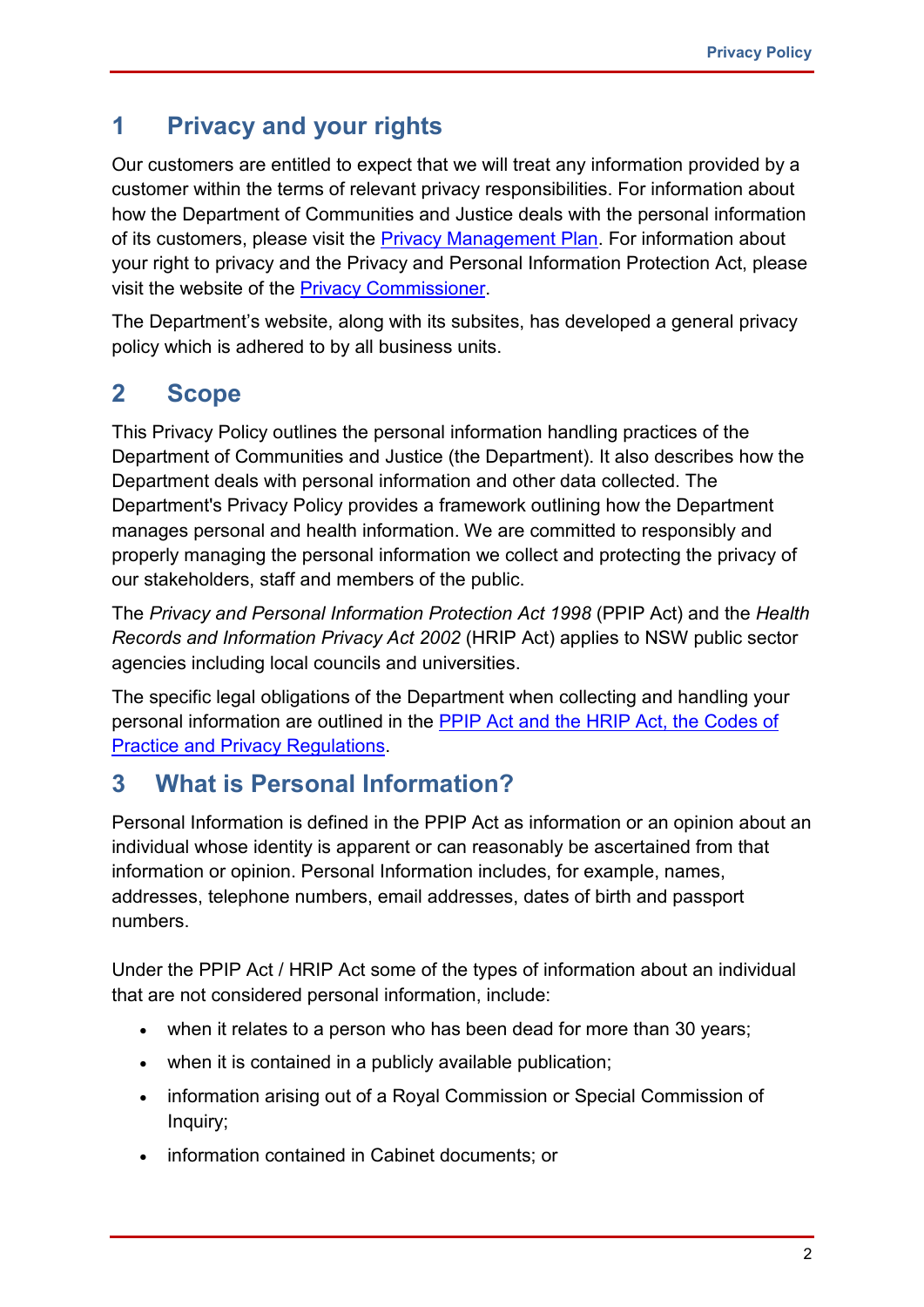• the exercise of judicial functions by a court or tribunal.

#### <span id="page-2-0"></span>**3.1 What personal information do we collect?**

Personal information is collected by the Department through:

- the Department's website;
- call centres telephone enquiries;
- general e-mail enquiry accounts;
- correspondence received from members of the public;
- individuals signing up to mailing lists;
- individuals who register for events; and
- feedback forms.

Personal information we collect is handled in accordance with the PPIP Act and the HRIP Act. The types of personal information collected include:

- names;
- addresses;
- telephone numbers;
- email addresses;
- dates of birth;
- IP addresses; and
- Other personal information as specified in this Policy.

More detailed information about how the Divisions within the Department handle personal information is set out in the Department's [Privacy Management Plan.](https://www.dcj.nsw.gov.au/statements/privacy/privacy-management-plan.html)

#### <span id="page-2-1"></span>**3.2 Personal Information provided by you**

The Department aims to collect personal information about you directly from you. This may occur when you:

- Contact us to ask for information;
- Contact us for assistance with or consideration of an application specific to your circumstances;
- Inform or notify the Department about an issue;
- Provide submissions to the Department;
- Make a complaint;
- Ask for access to information held by the Department; or
- Apply for a job with the Department / provide referee reports.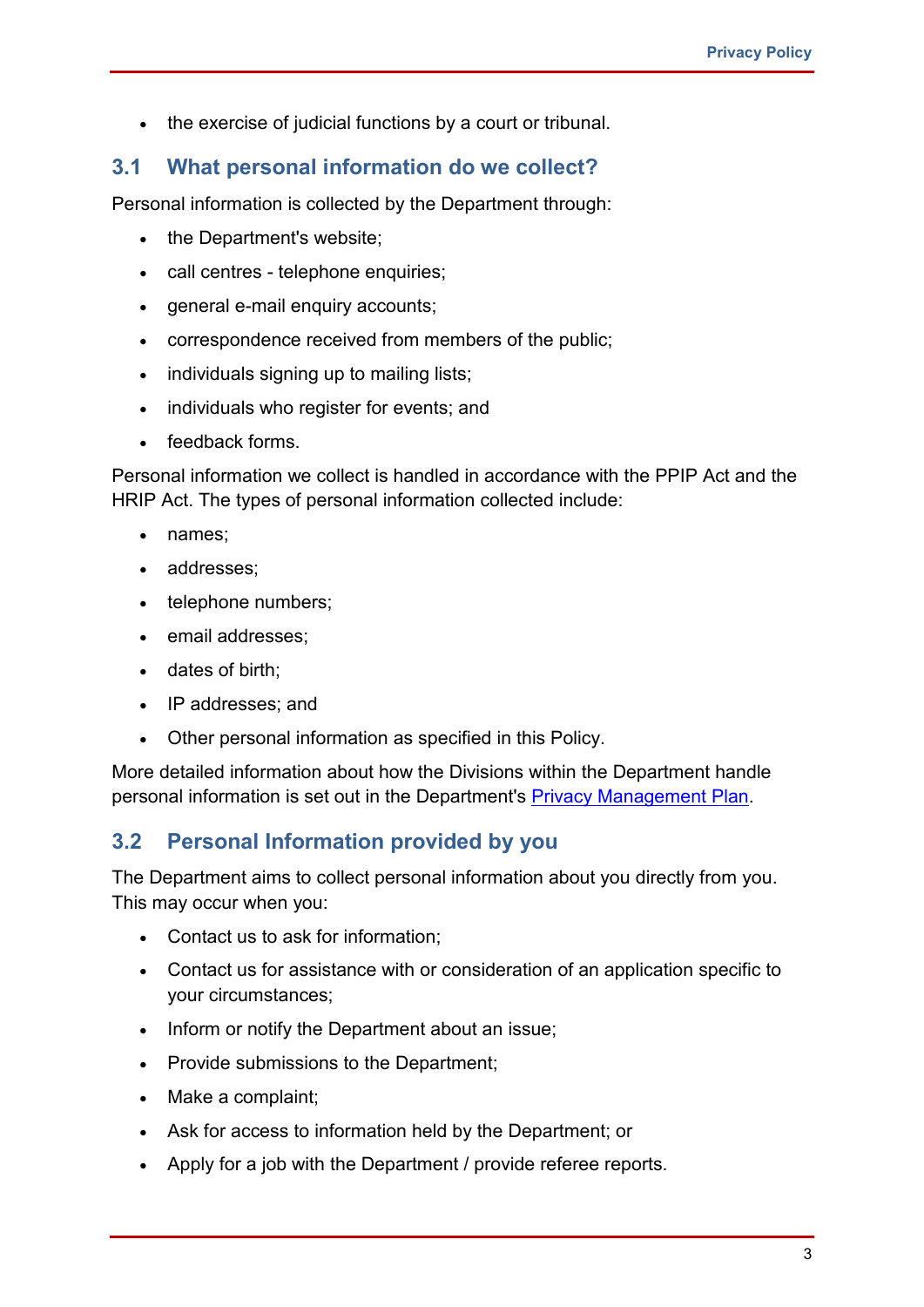We may collect your personal information from third parties, for example, your legal or other authorised representative or respondents to a complaint or inquiry.

We may also collect personal information from publicly available sources, for example, to enable us to contact stakeholders who may be interested in our work or in participating in our consultation.

Some agencies in the Department are lawfully authorised to collect information about you from third parties such as law enforcement agencies, investigative agencies or other public sector or private sector organisations when authorised by law, enabled by a privacy or health code of practice, public interest direction or with the consent of the individual.

When an agency in the **[Department](https://dcj.nsw.gov.au/about-us.html)** collects personal information as part of its functions and activities, the agency will have its own privacy statement(s) and/or collection notices explaining how your personal information will be collected, used, stored and disclosed.

#### <span id="page-3-0"></span>**3.3 Automatic and indirect collection of personal information**

The Department does not collect personal information and other data from you through the use of Cookies or other automated means including server logs. When you access the Department's website we will record information, for each page accessed, the IP (Internet Protocol) address of the machine that accessed it.

We use Google Analytics to collect data about your interaction with the Department's website. The sole purpose of collecting your data by using Google Analytics, is to improve your experience when using the Department's website. The types of data we collect include:

- your device's IP address (collected and stored in an anonymised format);
- device screen size;
- device type, operating system and browser information;
- geographic location (country only);
- referring domain and out link if applicable;
- search terms and pages visited; and
- date and time when website pages were accessed.

The collecting of the data noted above is combined with similar logged information. This combined information is used to improve the services provided by the Department's website. The Department will extract and publish this combined information about usage patterns from these records. For example, our usage reports will examine trends based on the following information – your server address, your top level domain name (for example .com, .gov, .au, .uk etc), the date and time of visit to the site, the pages accessed, documents downloaded, the previous site visited and the type of browser used and operating system.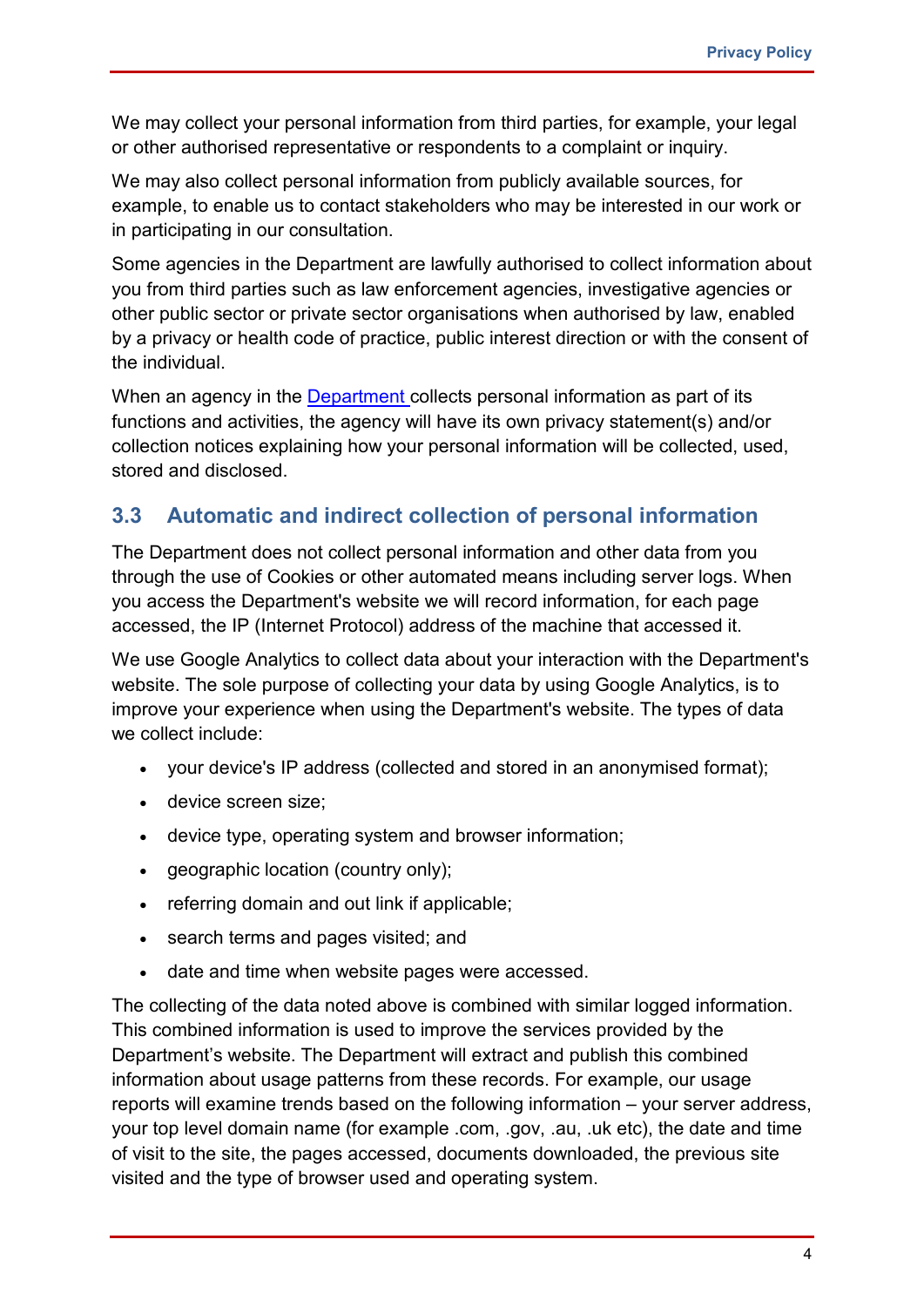The Department will gather extensive information relating to access to our website in the following circumstances:

- unauthorised attempts to access information that is not published on the Department of Communities and Justice website pages;
- unauthorised tampering or interference with information published on the Department's website;
- unauthorised attempts to index the contents of the Department's website by other websites;
- attempts to intercept messages of other Department of Communities and Justice website users;
- communications that are defamatory, abusive, vilify individuals or groups or that give rise to a suspicion that a criminal offence is being committed; and
- attempts to compromise the security of the web server, breach the laws of the State of New South Wales or Commonwealth of Australia, or interfere with the enjoyment of the Department's website by other users.

On its websites the Department provides feedback facilities to allow users to provide input into the future development of its websites and comment on the provision of services.

Users are required to provide the Department with a name and an email address to enable a reply to any feedback. This information will only be used for the purpose for which it was provided. Your name and email address will not be added to any mailing list.

#### <span id="page-4-0"></span>**3.4 Storage and Security**

We take steps to protect the security of the personal information we hold from both internal and external threats by:

- regularly assessing the risk of misuse, interference, loss, and unauthorised access, modification or disclosure of information;
- providing targeted privacy training to the various agencies in the Department;
- where appropriate, staff and service providers are required to sign confidentiality agreements regarding access to personal information held by the Department; and
- Agencies in the Department are encouraged to develop robust governance frameworks in relation to the handling of personal information.

Information collected by the Department is stored securely in accordance with State Archives requirements. More detailed information on security standards and practices is available in our [Privacy Management Plan.](https://www.dcj.nsw.gov.au/statements/privacy/privacy-management-plan.html)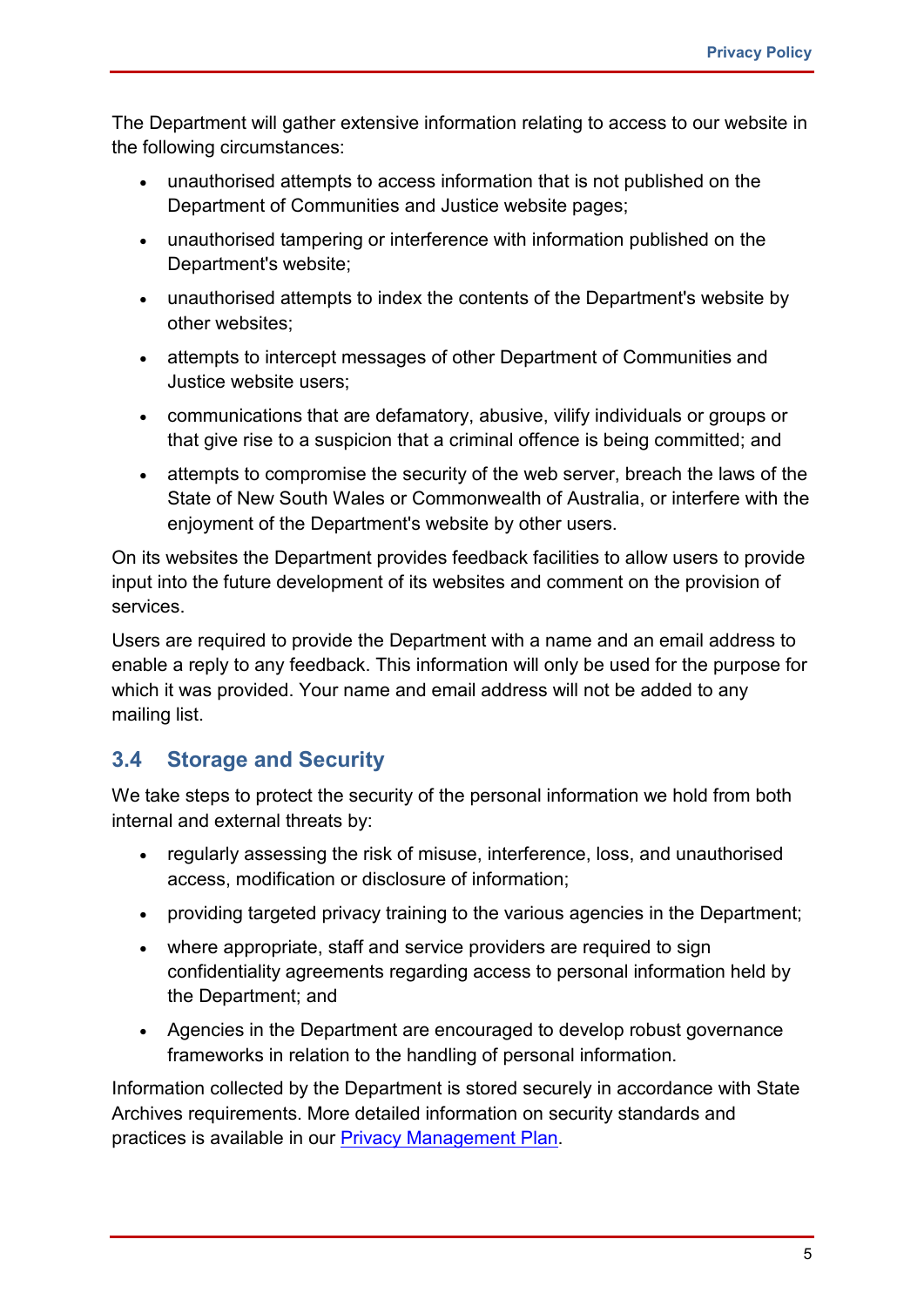Access by Departmental employees, contractors or other authorised parties to personal information held by the Department is determined by role and the need for access. Unauthorised access to and use of personal information is taken seriously as it constitutes a data breach and disciplinary or other action may be taken by the Department.

Personal Information is only retained as long as necessary and securely destroyed or de-identified once it is no longer required by law. Further information about records disposal authorities relevant to agencies in the Department is set out in the Department's Privacy [Management Plan](https://www.dcj.nsw.gov.au/statements/privacy/privacy-management-plan.html) and the State Records Authority.

#### <span id="page-5-0"></span>**3.5 Social Networking Services**

We use social networking services such as Twitter, Facebook, LinkedIn and YouTube to communicate with the public about our work. When you communicate with us using these services we do not collect your personal information.

#### <span id="page-5-1"></span>**3.6 Anonymity**

We will require your name, contact information and sufficient information relating to your inquiry in order to carry out most of our functions in order to provide you with a service.

Where possible we will allow you to interact with us anonymously or by using a pseudonym. For example, if you contact an enquiry line with a general question you will not be required to provide your name unless we need your personal information to adequately handle your question.

#### <span id="page-5-2"></span>**3.7 Use of Personal Information**

The personal information you provide to the Department will be used for the primary purpose for which you provided it and any secondary purposes where it is directly related to that primary purpose. Detailed information in relation to the use of information collected by the agencies in the Department is detailed in the [Privacy](https://www.dcj.nsw.gov.au/statements/privacy/privacy-management-plan.html)  [Management Plan.](https://www.dcj.nsw.gov.au/statements/privacy/privacy-management-plan.html)

#### <span id="page-5-3"></span>**3.8 Disclosure of Personal Information**

The Department will disclose your personal information in the following circumstances:

- where you have already been made aware of the disclosure to third parties;
- the disclosure is required to be made to an investigative or law enforcement agency (as defined in the PPIP Act)'
- the disclosure is authorised or required by law;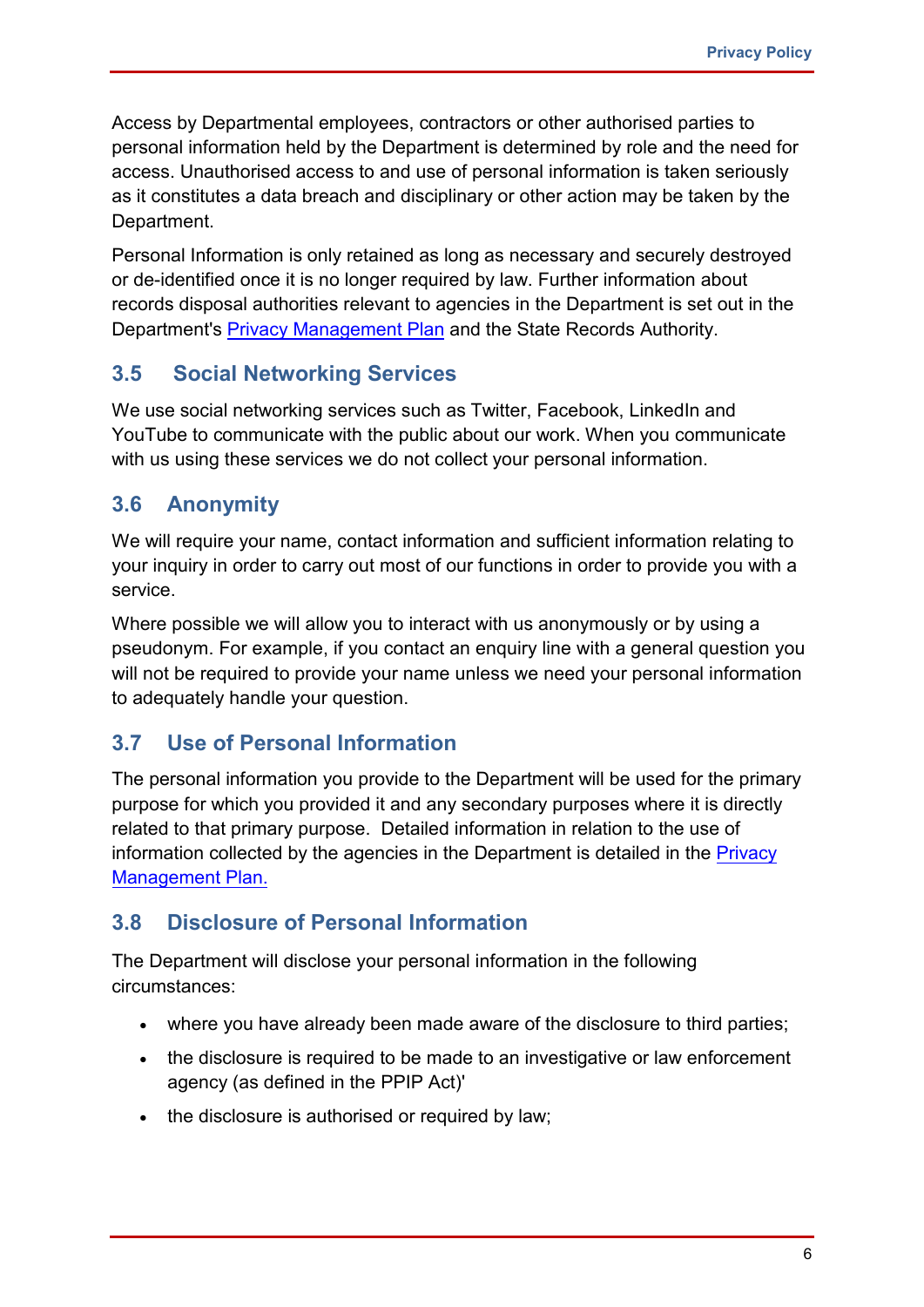- the disclosure to a third party is necessary to prevent or lessen a serious and imminent threat to the life or health of you or another person; or
- with your consent.

More specific information about disclosure of information is contained in the Department's **[Privacy Management Plan](https://www.dcj.nsw.gov.au/statements/privacy/privacy-management-plan.html)** and privacy statements relevant to each agency's functions and activities.

To protect the personal information we disclose we may, where appropriate:

- enter into a contract or Memorandum of Understanding (MOU) requiring the service provider to only use or disclose the information for the purposes of the contract or MOU; and / or
- include special privacy requirements / clauses in the contract or MOU, where necessary.

#### <span id="page-6-0"></span>**3.9 Quality of Personal Information**

To ensure the personal information we collect is accurate, up-to-date and complete we:

- record information in a consistent format:
- where necessary, confirm the accuracy of information we collect if the information is collected from a third party or a public source; and
- promptly add updated or new personal information to existing records.

We also take reasonable steps to review the quality of personal information before we use or disclose it to third parties as set out in the [Privacy Management Plan.](https://www.dcj.nsw.gov.au/statements/privacy/privacy-management-plan.html)

#### <span id="page-6-1"></span>**3.10 How can I access or amend my personal information?**

Under the PPIP Act and the HRIP Act you have a right to ask for access to personal information / health information we hold about you. You also have a right to ask that we correct that personal / health information if you believe it is incorrect.

You can ask for access to your personal information or for a correction to that personal information by contacting us. If you ask, we must give you access to your personal information unless there is a lawful reason preventing that access. We must take reasonable steps to correct personal information if we consider it is inaccurate or incorrect, unless a law prevents us from doing so. If we refuse to correct your personal information, you can ask us to associate with it (for example, attach or link) a statement that you believe the information is incorrect and why you hold this belief.

You also have the right under the *Government Information (Public Access) Act 2009* (GIPA) to request access to documents that we hold. Excluded information of some agencies, as set out in Schedule 2 of the GIPA Act (e.g. the Office of the Legal Services Commissioner, NSW Trustee and Guardian) cannot be accessed under the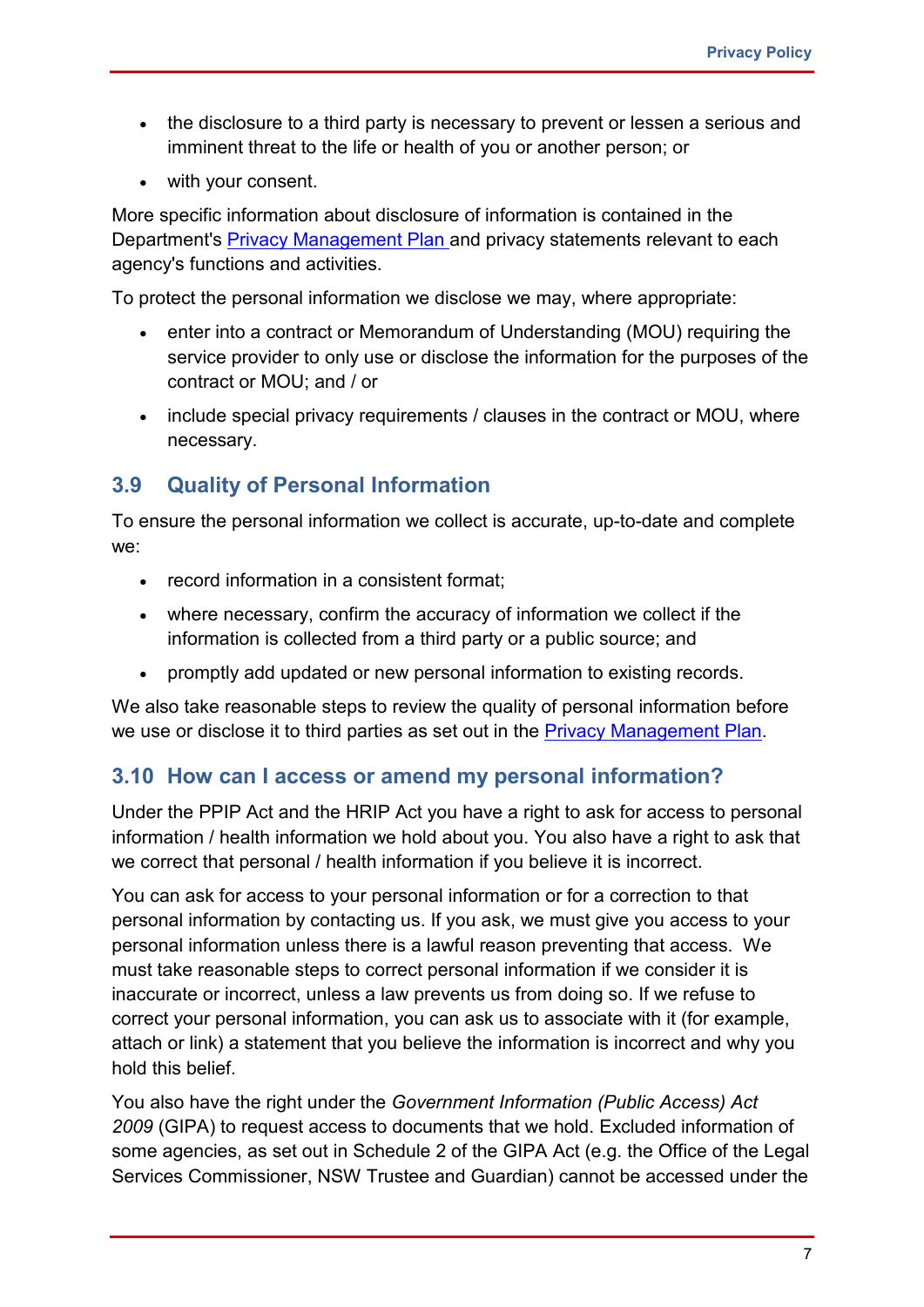GIPA Act. Further information about accessing information under the GIPA Act is available on the [Access to Information](https://www.dcj.nsw.gov.au/about-us/gipa.html) page.

#### <span id="page-7-0"></span>**3.11 Data Breach**

The *[Privacy Amendment \(Notifiable Data Breaches\) Act 2017](https://www.legislation.gov.au/Details/C2017A00012)* establishes a Notifiable Data Breaches (NDB) scheme which is due to commence on 22 February 2018. NDB applies to the Department as a tax file number recipient (TFN) as the Department holds Tax File Numbers for employment and other business related purposes. A TFN recipient is any person who is in possession or control of a record that contains TFN information

A Notifiable Data Breach is a data breach that is likely to result in serious harm to any person to whom the information relates. A data breach may occur where personal information held by the Department is lost or subject to unauthorised access or disclosure.

Further information in relation to the scheme is accessible through the following links:

- [entities covered by the NDB scheme](https://www.oaic.gov.au/privacy/guidance-and-advice/data-breach-preparation-and-response/part-4-notifiable-data-breach-ndb-scheme/#entities-covered-by-the-ndb-scheme)
- [identifying eligible data breaches](https://www.oaic.gov.au/privacy/guidance-and-advice/data-breach-preparation-and-response/part-4-notifiable-data-breach-ndb-scheme/#identifying-eligible-data-breaches)

A data breach or allegation of a breach relating to any agency within the Department will be promptly notified to the Office of the General Counsel, Department of Communities and Justice. The Office of the General Counsel will coordinate a response to deal with the incident/alleged breach. Responding to a data breach notification to the Office of the General Counsel may include targeted inquiries about the nature and extent of the breach, notification of affected individuals, notifying the NSW Privacy Commissioner and facilitating remedial action.

#### <span id="page-7-1"></span>**3.12 Complaints**

If you would like to make a complaint regarding an alleged breach of privacy by the Department of Communities and Justice you may do so in writing to the Office of the General Counsel, Department of Communities and Justice. Further information on how to lodge a complaint, the internal review application form and assistance on how to complete an internal review application form is available through the following link:

- [Privacy Internal Review](https://www.dcj.nsw.gov.au/statements/privacy.html) application form
- [Procedures for conducting Internal Reviews](https://www.dcj.nsw.gov.au/statements/privacy/privacy-management-plan.html)

Any comments or enquiries regarding this Policy and any concerns or complaints about the information handling practices of the Department of Communities and Justice can be addressed to the Office of the General Counsel, Department of Communities and Justice: